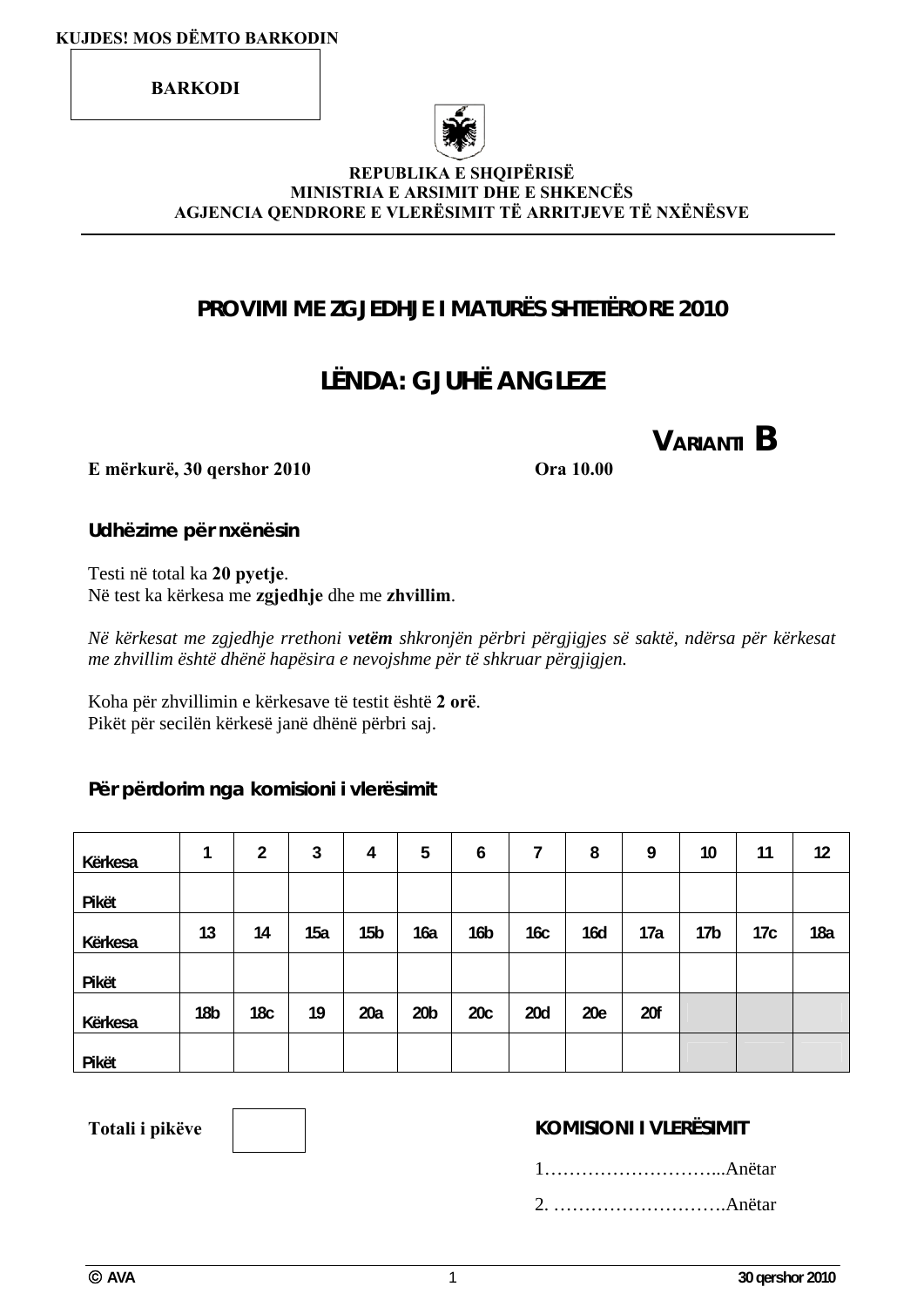## *Part 1*

## *Reading Comprehension*

### **The Empty Chair**

A friend of mine, Rob Jenkins, almost had a nervous breakdown last year. I told him to go to the doctor.

**Doctor:** Hello, Mr. Jenkins. What can I do for you?

**Rob:** Well, doctor... I'm very tense and nervous. I haven't been able to sleep for several days. **Doctor:** Hmm... Have you been working hard?

**Rob:** Oh, yes. I've been very busy. I've been working twelve hours a day.

**Doctor:** Have you been taking any pills?

**Rob:** No, but I've been smoking too much, and I've been drinking a lot of coffee.

**Doctor:** Well, you should take a holiday. You should go somewhere quiet and peaceful, like Cornwall. Why don't you go there?

Rob decided to go to Cornwall the next weekend. Penquay was a very small fishing village on the north coast of Cornwall. There were no trains or buses to Penquay, so he had to drive. It was a long journey, and Rob arrived late on Friday evening. The landlady of the guest house, Mrs. Doone, answered the door and showed him to his room. Rob was very tired and went straight to bed. He slept well and didn't wake up until nine o'clock the next morning. Rob went downstairs to have breakfast. Because there were no other guests, Mrs. Doone invited him to have breakfast with her and her daughter, Catherine. Catherine was already sitting in the dining room. She was about thirteen years old, with long, black hair and clear, grey eyes. Mrs. Doone went to the kitchen to prepare breakfast. Rob and Catherine looked at each other nervously for a few seconds.

**Rob:** There are four places at the table. Is there another guest?

**Catherine:** Oh, no... We never talk about the empty place.

**Rob:** The empty place? What do you mean?

**Catherine:** Well, that used to be my father's place.

**Rob:** Used to be? I don't understand.

**Catherine:** My father was a fisherman. Three years ago he was out in his boat, and he never returned.

**Rob:** What happened to him?

**Catherine:** Nobody knows. They searched everywhere, but they found nothing. My mother always keeps that place for him, and she makes his breakfast every morning. She thinks he'll come back. That's a photograph of him... over there, on the wall. My mother's been waiting for him for three years.

Rob said nothing, but he looked very worried. At that moment Mrs. Doone returned. She poured four cups of tea, and put one cup in the empty place. Rob looked more worried, and he stared at the empty chair. Suddenly, he heard footsteps outside the door and a tall man, with a black beard, walked into the room. Rob looked terrified.

It was the man in the photograph! He jumped up and ran out of the room.

**Man:** Who was that? What's the matter?

**Mrs. Doone:** I don't know. I don't understand. He's a guest from London. He arrived last night while you were asleep.

**Man:** Catherine! Do you know anything about this?

**Catherine:** No, I don't, father. But he's here because he's very nervous. He says he's hiding here because a tall man with a black beard is trying to kill him.

**Man:** Catherine, have you been telling stories again?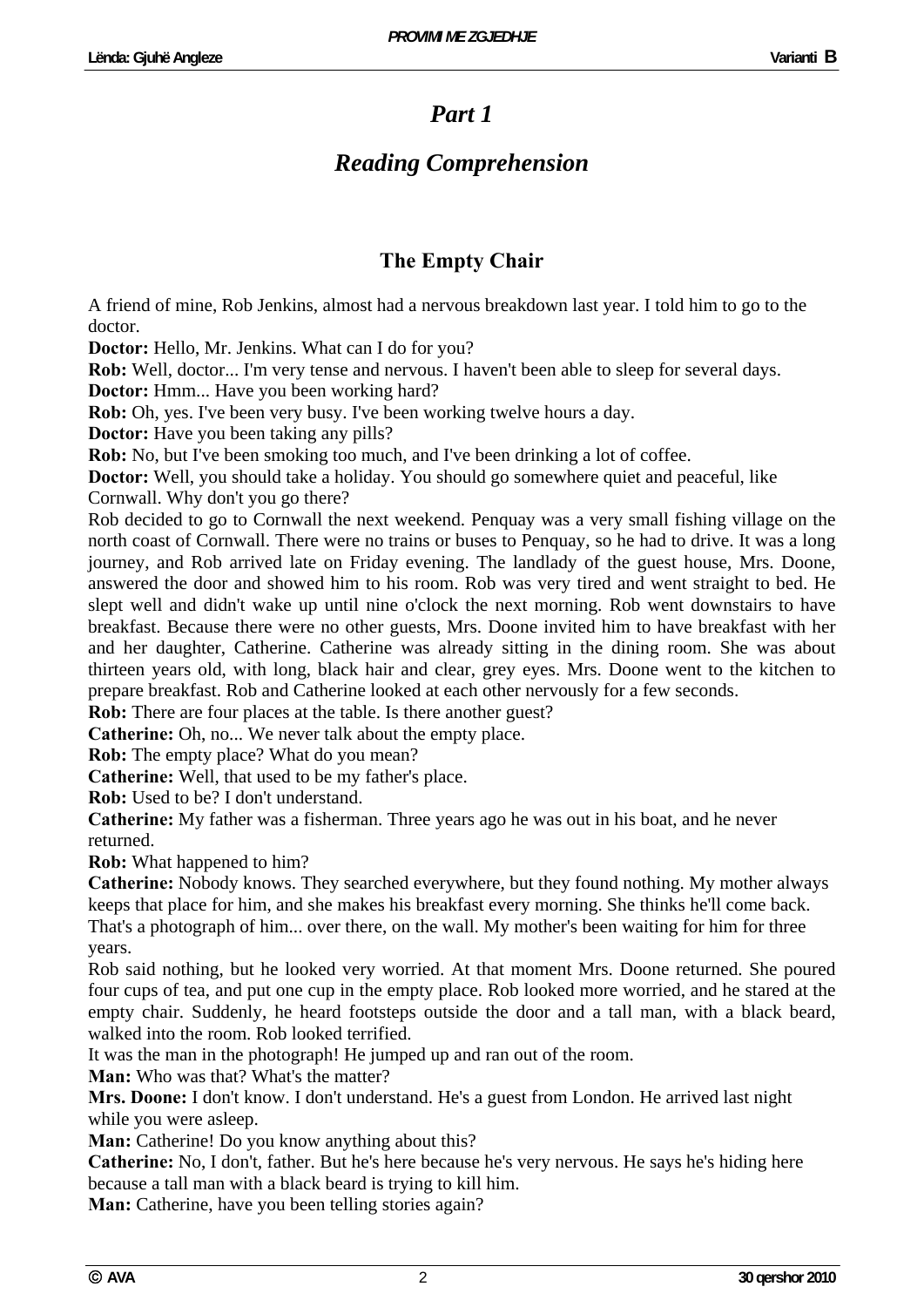• **For questions below, choose the answer A, B, C or D, which you think fits best according to the text.** 

|    | 1. Who advised him to go to the doctor?                                                                                                                                                             | 1 point |
|----|-----------------------------------------------------------------------------------------------------------------------------------------------------------------------------------------------------|---------|
|    | A) His family<br>B) His wife<br>C) His boss<br>D) The narrator of the story                                                                                                                         |         |
|    | 2. What did Rob almost have last year?                                                                                                                                                              | 1 point |
|    | A) Knee problems<br>B) Heart attack<br>C) A nervous breakdown<br>D) A stomach operation                                                                                                             |         |
|    | 3. What is the meaning of " <i>a guest house</i> "?                                                                                                                                                 | 1 point |
|    | A) A hotel where people can pay to stay and have meals<br>B) A private house where people can pay to stay and have meals<br>C) A building where people can pay to stay and have meals<br>D) None    |         |
| 4. | Why did the doctor tell Rob to go somewhere quiet and peaceful?                                                                                                                                     | 1 point |
|    | A) Because Rob hadn't had holidays for a long time<br>B) Because Rob had been drinking a lot recently<br>C) Because Rob hat attempted to commit suicide<br>D) Because Rob was suffering from stress |         |
|    | <b>5.</b> What does " <i>Mrs. Doone answered the door</i> " mean?                                                                                                                                   | 1 point |
|    | A) Mrs. Doone shut the door<br>B) Mrs. Doone spoke to the door<br>C) Mrs. Doone smashed the door<br>D) Mrs. Doone opened the door                                                                   |         |
|    | Supply the information asked for the sentences/questions below.                                                                                                                                     |         |
| 6. | What were the characteristics of the man who walked into the room?                                                                                                                                  | 1 point |
|    | 7. According to Catherine, what happened to her father three years ago?                                                                                                                             | 1 point |

\_\_\_\_\_\_\_\_\_\_\_\_\_\_\_\_\_\_\_\_\_\_\_\_\_\_\_\_\_\_\_\_\_\_\_\_\_\_\_\_\_\_\_\_\_\_\_\_\_\_\_\_\_\_\_\_\_\_\_\_\_\_\_\_\_\_\_\_\_\_\_\_\_\_\_\_\_\_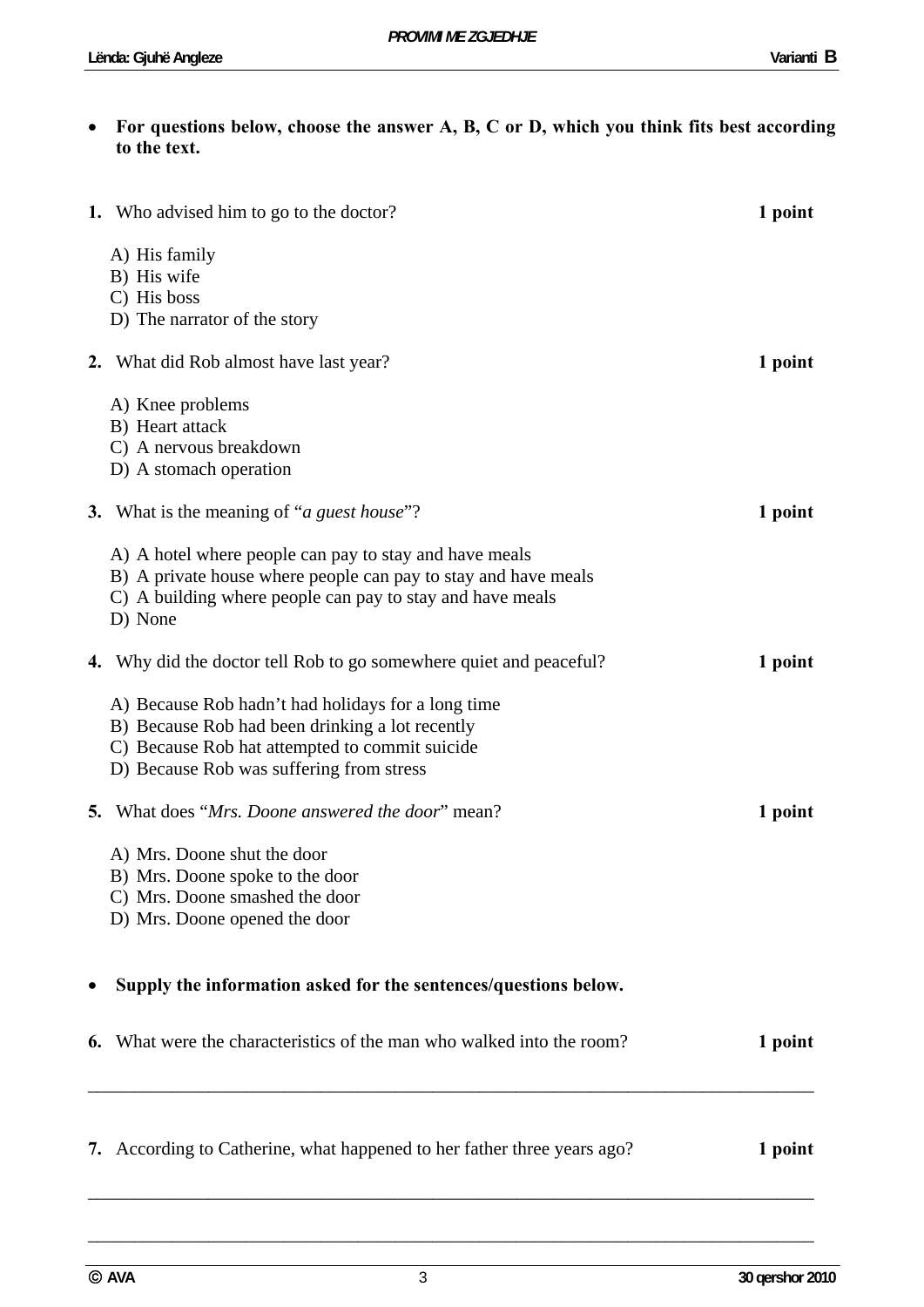**8.** How do we know that Catherine, what she did to Rob, had done it to other people as well? **2 points** \_\_\_\_\_\_\_\_\_\_\_\_\_\_\_\_\_\_\_\_\_\_\_\_\_\_\_\_\_\_\_\_\_\_\_\_\_\_\_\_\_\_\_\_\_\_\_\_\_\_\_\_\_\_\_\_\_\_\_\_\_\_\_\_\_\_\_\_\_\_\_\_\_\_\_\_\_\_

\_\_\_\_\_\_\_\_\_\_\_\_\_\_\_\_\_\_\_\_\_\_\_\_\_\_\_\_\_\_\_\_\_\_\_\_\_\_\_\_\_\_\_\_\_\_\_\_\_\_\_\_\_\_\_\_\_\_\_\_\_\_\_\_\_\_\_\_\_\_\_\_\_\_\_\_\_\_

\_\_\_\_\_\_\_\_\_\_\_\_\_\_\_\_\_\_\_\_\_\_\_\_\_\_\_\_\_\_\_\_\_\_\_\_\_\_\_\_\_\_\_\_\_\_\_\_\_\_\_\_\_\_\_\_\_\_\_\_\_\_\_\_\_\_\_\_\_\_\_\_\_\_\_\_\_\_

\_\_\_\_\_\_\_\_\_\_\_\_\_\_\_\_\_\_\_\_\_\_\_\_\_\_\_\_\_\_\_\_\_\_\_\_\_\_\_\_\_\_\_\_\_\_\_\_\_\_\_\_\_\_\_\_\_\_\_\_\_\_\_\_\_\_\_\_\_\_\_\_\_\_\_\_\_\_

**9.** Why did Rob run away when he saw the man? **2 points**

## *Part 2*

# *Use of Language*

#### **● Circle the right alternatives that best complete the meaning of the sentences.**

|                                                                                                                       | 10. By the end of the year, she ____________ with a degree in business.                 | 1 point |
|-----------------------------------------------------------------------------------------------------------------------|-----------------------------------------------------------------------------------------|---------|
| A) already graduates<br>B) will have already graduated<br>C) has already graduated<br>D) would have already graduated |                                                                                         |         |
|                                                                                                                       |                                                                                         | 1 point |
| A) he did see<br>B) had he seen<br>C) has he seen<br>D) he saw                                                        |                                                                                         | 1 point |
|                                                                                                                       |                                                                                         |         |
| $A)$ up<br>B) over<br>$C$ ) on<br>$D$ ) in                                                                            |                                                                                         |         |
| damage can result.                                                                                                    | 13. Unless an observer knows ___________ an eclipse properly, severe retinal and cornea | 1 point |
| A) to observing<br>B) how observing<br>C) how to observe<br>D) to have observed                                       |                                                                                         |         |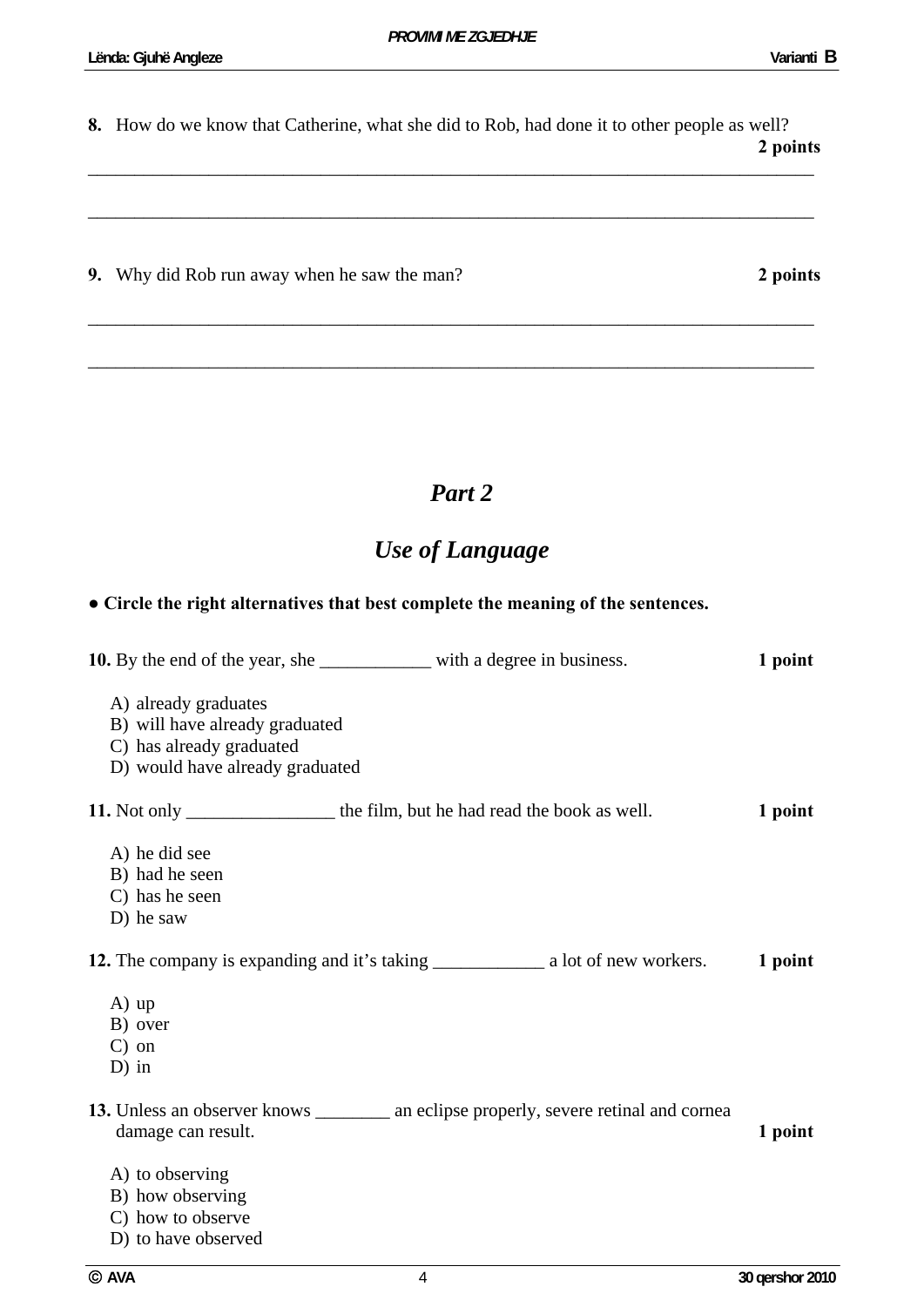**Lënda: Gjuhë Angleze Varianti B** 

| 14. Find the correctly structured sentence:                                                                                                                                                                                      | 1 point |
|----------------------------------------------------------------------------------------------------------------------------------------------------------------------------------------------------------------------------------|---------|
| A) She used like driving, but she doesn't any more.<br>B) She used to like driving, but she doesn't any more.<br>C) She used liking to drive, but she doesn't any more.<br>D) She used to like driving, but she doesn't no more. |         |
| 15. Finish the sentences using Reported Speech.                                                                                                                                                                                  |         |
| a) Patricia: "My mother will celebrate her birthday next weekend."                                                                                                                                                               | 1 point |
|                                                                                                                                                                                                                                  |         |
| b) Jason and Victoria: "We will do our best in the exams tomorrow."                                                                                                                                                              | 1 point |
|                                                                                                                                                                                                                                  |         |
| • Complete the second sentence so that it has a similar meaning to the first sentence using<br>the word in bold given under each sentence.                                                                                       |         |
| 16.<br>a) I wish you didn't drive so fast. You really scared me.                                                                                                                                                                 | 1 point |
| only                                                                                                                                                                                                                             |         |
|                                                                                                                                                                                                                                  |         |
| b) I didn't understand what he was saying because I had just entered the conversation.<br>would                                                                                                                                  | 1 point |
| If I had entered the conversation before, I ________________________what he was saying.                                                                                                                                          |         |
| c) Even though he got on the bus, his daughter continued to cry until he could not be seen any<br>longer.                                                                                                                        | 1 point |
| sight                                                                                                                                                                                                                            |         |
| While he got on the bus, she continued to cry until he _________________________.                                                                                                                                                |         |
| d) Arben didn't come to the party yesterday. Perhaps he was ill.<br>might                                                                                                                                                        | 1 point |
|                                                                                                                                                                                                                                  |         |
|                                                                                                                                                                                                                                  |         |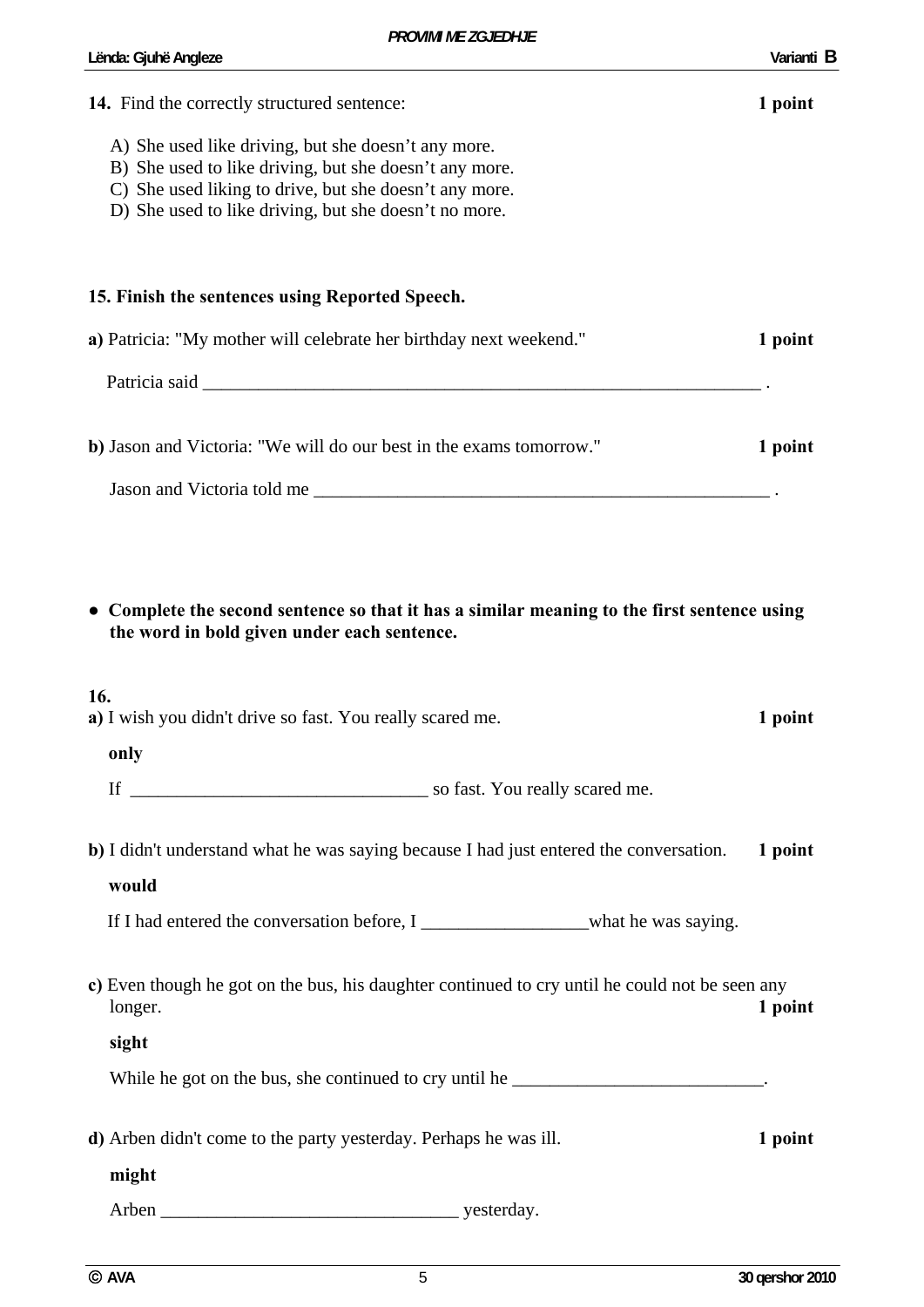| 17.                                                                                                |         |
|----------------------------------------------------------------------------------------------------|---------|
| a) I didn't mean to burn the chicken.                                                              | 1 point |
| on                                                                                                 |         |
|                                                                                                    |         |
| b) She didn't accept his suggestion.                                                               | 1 point |
| down                                                                                               |         |
|                                                                                                    |         |
| c) Although he was able to do the exercises in physics, he wasn't given the chance to compete.     |         |
| despite                                                                                            | 1 point |
| to do the exercises in physics, he wasn't given the chance to compete.                             |         |
|                                                                                                    |         |
| 18.                                                                                                |         |
| a) It took them two hours to decide which direction to take.                                       | 1 point |
| mind                                                                                               |         |
|                                                                                                    |         |
| b) The teacher has regularly tested her students.                                                  | 1 point |
| by                                                                                                 |         |
|                                                                                                    |         |
| c) He pretends to know everything.                                                                 | 1 point |
| expert                                                                                             |         |
|                                                                                                    |         |
|                                                                                                    |         |
| 19. Complete the following text with the correct word derived from the word in bold in             |         |
| parenthesis.                                                                                       | 6 point |
| <b>Rising standards</b>                                                                            |         |
| Development is essential. Unless there is 1) ____________ (grow) and development, the              |         |
| standard of living cannot rise. It is 2) ______________ (ridicule) to expect people with a high    |         |
| standard of living to 3) _______________ (sudden) stop buying luxury items and driving cars. No    |         |
| one wants 4) _____________ (environment) disaster, but 5) ___________ (equal) no one               |         |
| wants to go back to the Dark Ages. Providing that development is controlled, it can do no harm. We |         |
| are making progress on issues such as pollution and the 6) ____________ (law) killing of           |         |
| animals.                                                                                           |         |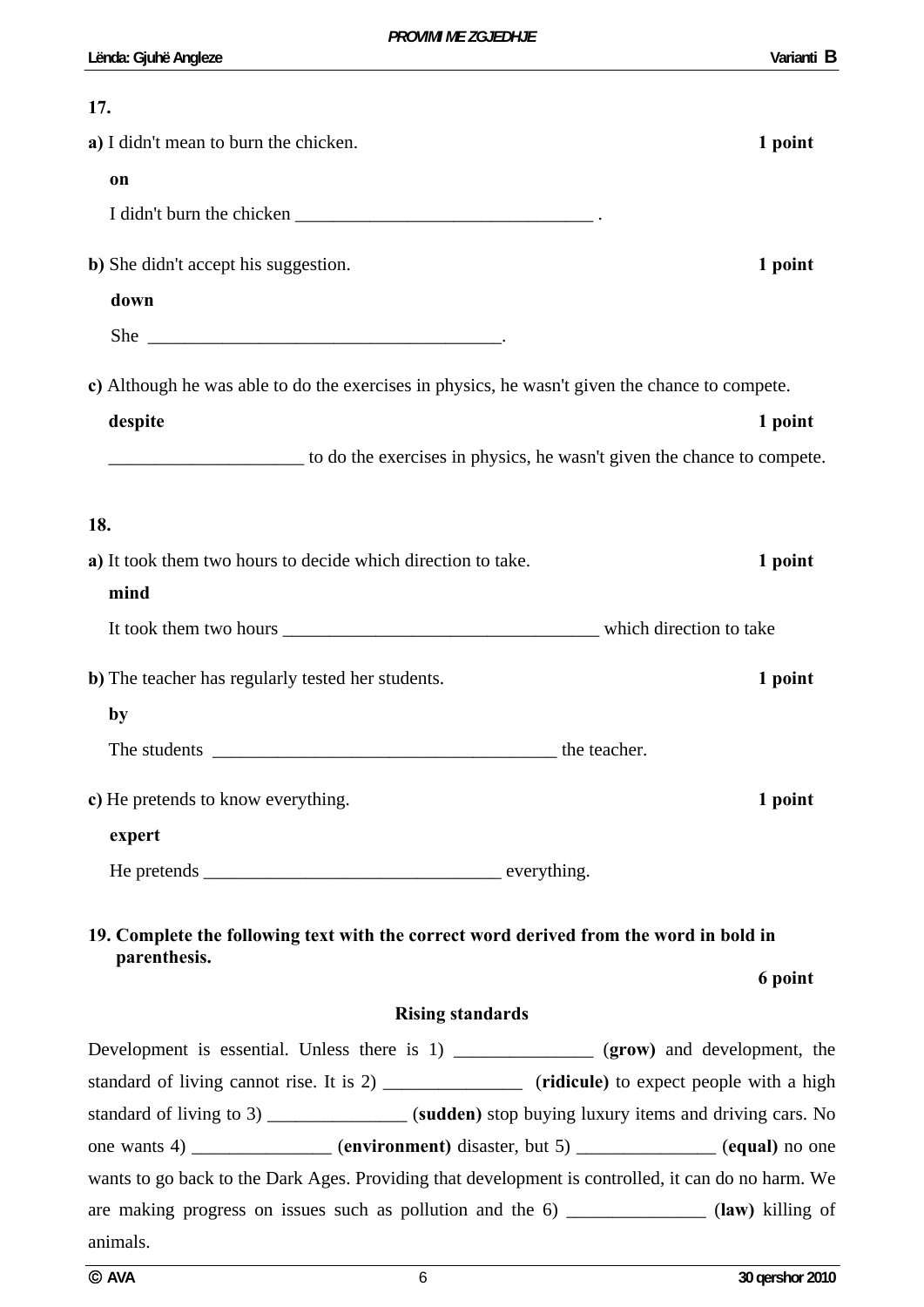### *Part 3*

# *Writing*

**20. 6 points Instructions:** In this section, the student will be evaluated for:

**1**. **the content** (if the central idea is supported with concrete detail); for

**2**. **the organization of the whole theme** (theme planned logically, giving the necessary stages with originality); sentence structure (sentences well constructed, unified and effective);

**3**. **vocabulary** (fresh, precise and idiomatic);

**4. grammar;**

**5**. **punctuation;** 

**6. spelling.** 

**Choose one of the four topics given below and then write about it in no more than 120 - 150 words.** 

**1.** Discuss some practical ways in which each of us can help to conserve natural resources.

**2.** Watching the "soaps" has become an Albanian pastime (hobby). Why are these television shows so popular?

**3.** In your opinion, what invention or discovery has brought about the most far-reaching and lasting changes in our civilization? Explain.

**4.** If you could have a conversation with a famous person (living or dead), whom would you choose? Discuss.